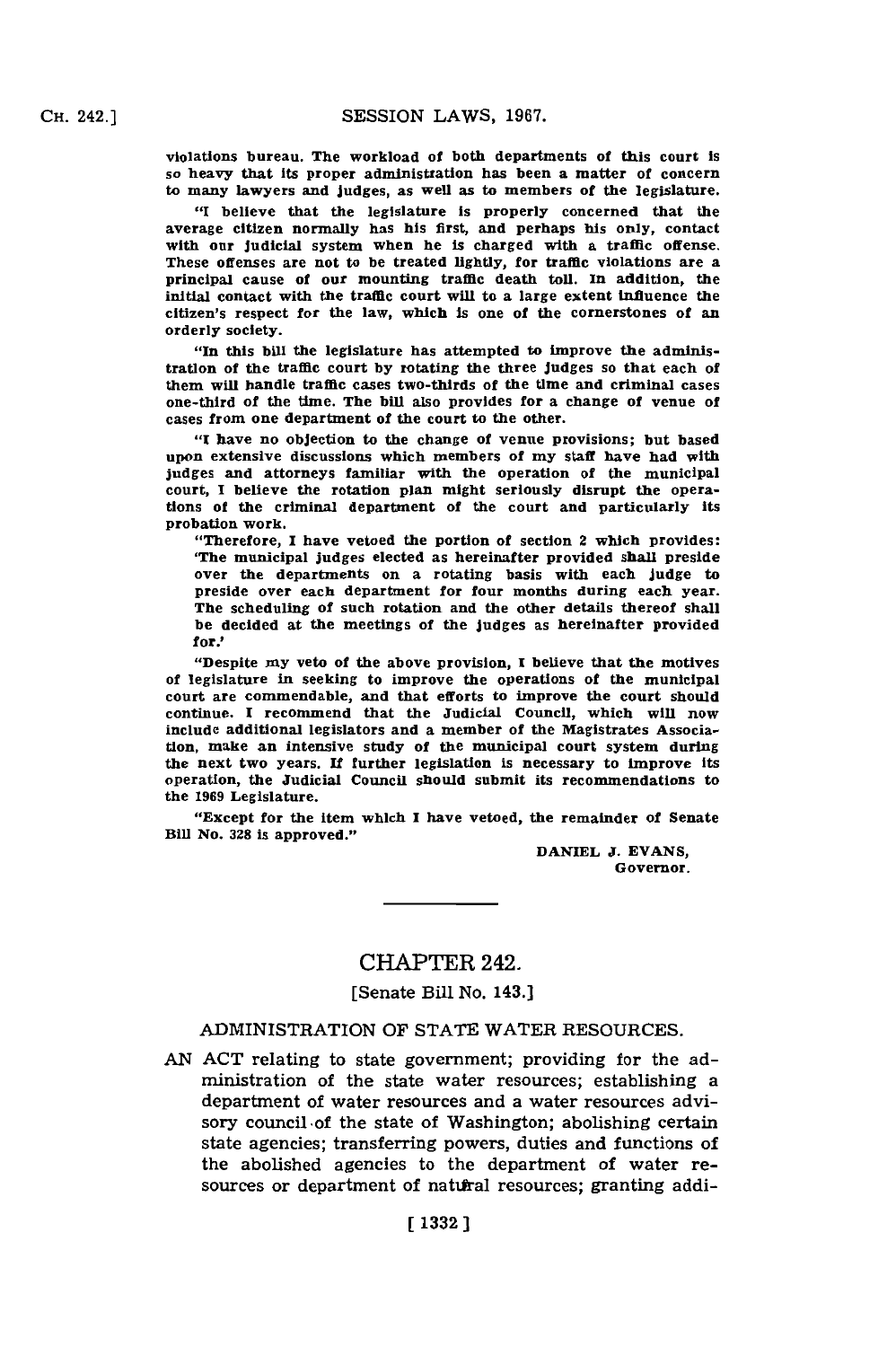tional powers to the department of water resources; setting forth the powers of the water resources advisory council to the department of water resources; providing for the financing of the new agency; amending section 43.17.010, chapter **8,** Laws of **1965** as amended **by** section 20, chapter **156,** Laws of **1965** and RCW 43.17.010; amending section 43.17.020, chapter **8,** Laws of **1965** as amended **by** section 21, chapter **156,** Laws of **1965** and RCW 43.17.020; and declaring an effective date.

## *Be it enacted by the Legislature of the State of Washington:*

Section 1. The purpose of this act is to provide Administrafor a more effective and efficient program for man- water reagement, conservation, utilization, adjudication, laration of planning and development of the water resources of purpose. the state **by** consolidating into a department of water resources certain powers, duties and functions now vested with various state agencies, and **by** providing a council of advisors to assist the director of the department.

Sec. 2. As used in this 1967 amendatory act, and <sub>Definitions.</sub> unless the context indicates otherwise, words and phrases shall mean:

"Department" means the department of water resources;

"Director" means the director of the department of water resources;

"State agency" and "state agencies" mean any branch, department or unit of state government, however designated or constituted;

"Water resources" means all waters above, upon, or beneath the surface of the earth, located within the state and over which the state has sole or concurrent jurisdiction.

"Beneficial use" means, but its meaning shall not be limited to: Domestic water supplies; irrigation; fish, shellfish, game, and other aquatic life; recreation; industrial water supplies; generation of hydroelectric power; and navigation.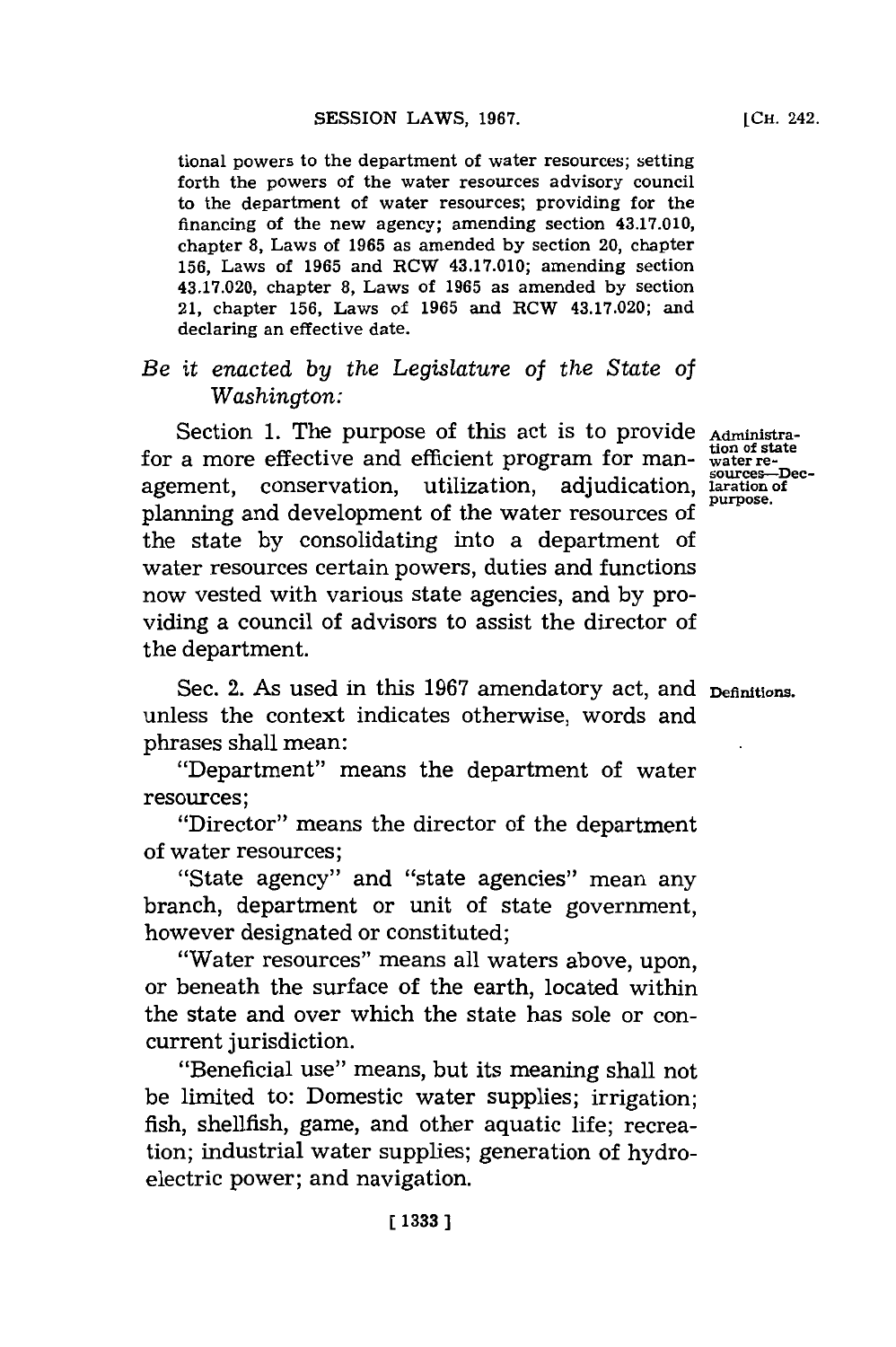**CH.** 242.]

**CH. 42.]SESSION LAWS, 1967.**

"Council" means the water resources advisory council.

**Department of** Sec. 3. There is established a department of state re-<br>water re-<br>sources—Crea- government to be known as the department of **water re- sources--Crea-** government to be known as the department of water resources.

**Director-** Sec. 4. The executive head of the department **duties,** shall be the director of water resources. The director shall have complete charge of and supervisory powers over the department. He shall, through the several divisions of the department, exercise all powers and perform all duties prescribed **by** law with respect to the adjudication, conservation, utilization, planning, development and management of the state's waters.

> The director shall be the primary representative of the governor and the state with respect to all water resources matters affecting the state, and in the exercise of his powers he shall give full consideration to the views and needs of other departments of state govermnent.

> The director shall be appointed **by** the governor with the consent of the senate, and be paid a salary fixed **by** the governor in accordance with the provisions of RCW 43.03.040.

Advisory **Sec. 5.** In order to provide advice and guidance council—<br> **Members.** to the director of water resources, and to better to the director of water resources, and to better coordinate the department with other state agencies having responsibilities affecting the state's water resources, there is created a water resources advisory council. The advisory council shall be composed of eleven members to be selected as follows:

> **(1)** the director of the pollution control commission;

(2) the director of the department of health;

**(3)** the director of the department of fisheries;

(4) the director of the department of water resources;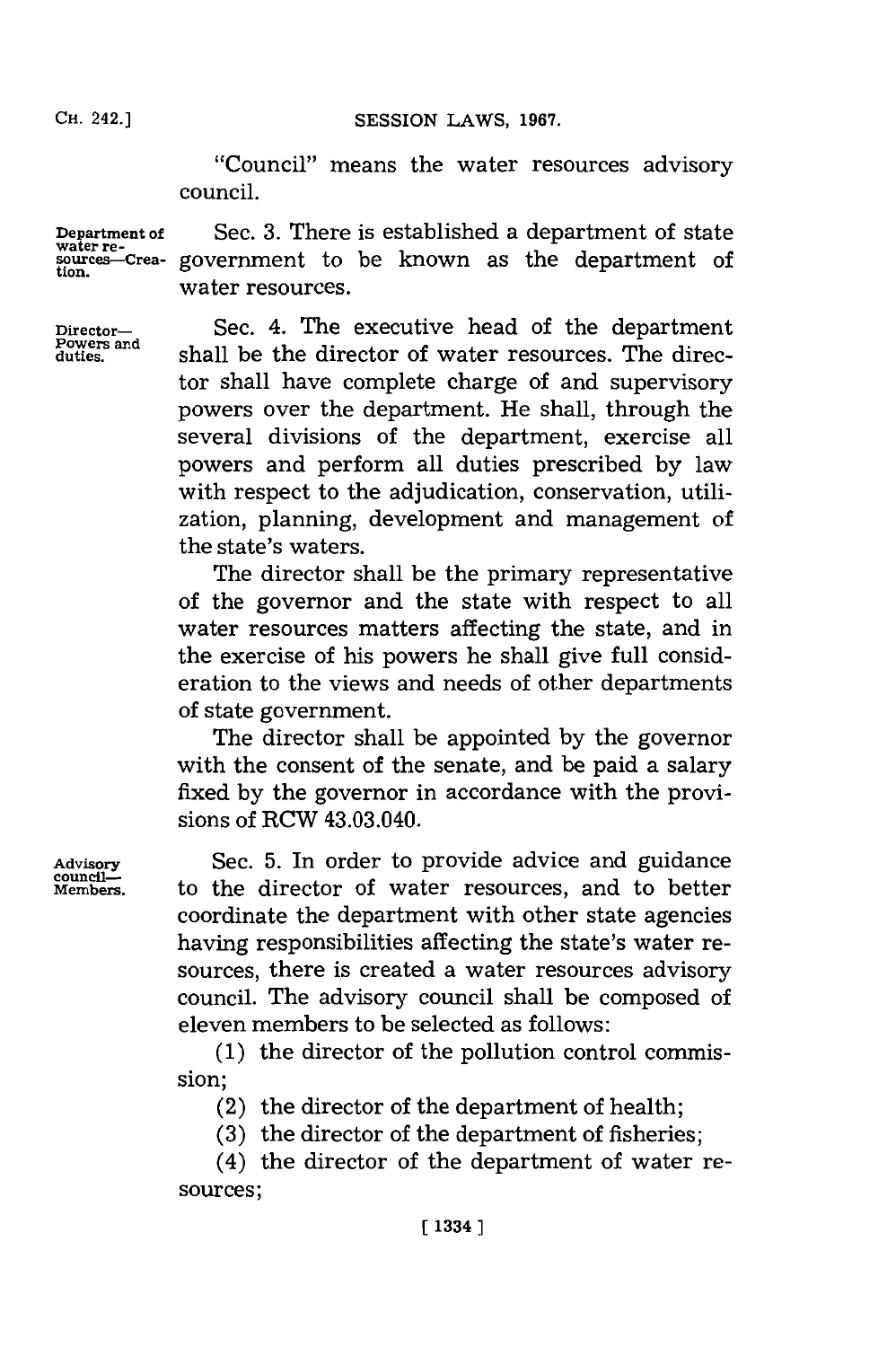**(5)** the director of the department of game; and

**(6)** six other persons representing the public interest who shall be selected **by** the governor and serve continuously during the full length of the appointing governor's term or terms of office, and until a replacement appointment has been made. Should any vacancy occur under this subsection, a replacement appointment for the balance of the term shall be made **by** the governor within ninety days.

The chairman of the council shall be the director of the department of water resources, and he shall conduct the council's meetings in accordance with such rules as the council may prescribe. Complete minutes shall be taken at each regular meeting, and copies thereof shall be made available on request to any interested person.

Sec. 6. The advisory council shall meet monthly Advisory at a date, time, and place of its choice, and also at  $\frac{\text{countil}}{\text{Comء}}$ such other times as shall be designated **by** the director. For every meeting of the committee actually attended **by** a committee member who is not otherwise employed **by** the state or some subdivision thereof, such committee member shall receive compensation in the amount of fifty dollars per day, together with a mileage and per diem allowance as authorized for other state employees **by** RCW 43.03.050 and 43.03.060.

Sec. 7. The department of water resources shall <sub>Department of</sub> be organized into divisions, including:

**(1)** The division of water management;

(2) The division of planning and development;

**(3)** The division of adjudications;

such divisions shall be supervised **by** an assistant director, appointed **by** and serving at the pleasure of the director.

Sec. **8.** The department shall exercise the powers, duties and functions, through divisions as provided

**water re- sources-Divisions.**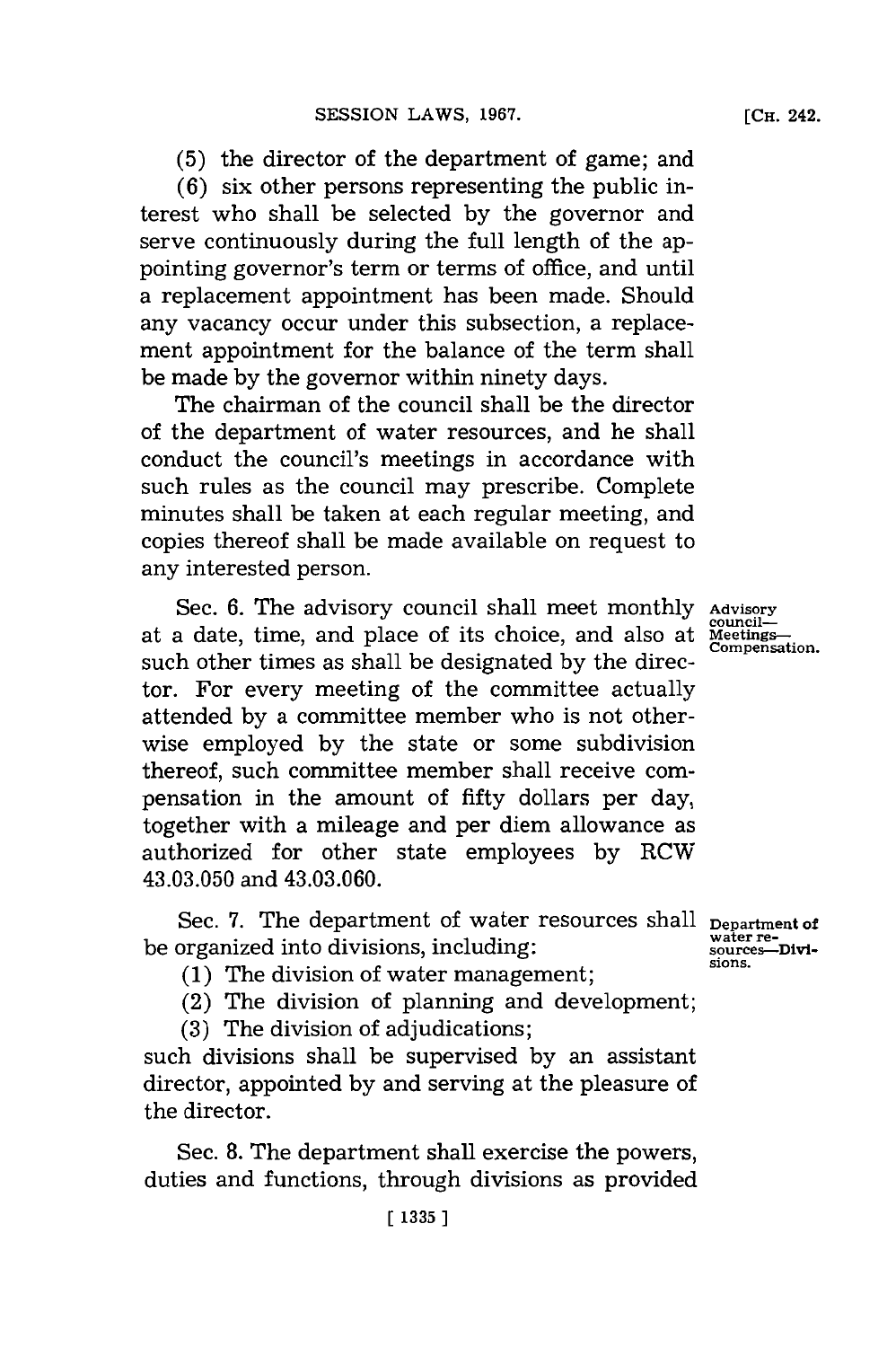**CH.** 242.]

**water resources-**

**agencies.**

**Department of Powers and duties-Trans-fers from other** their powers, duties and functions are transferred to for in section **7** of the following state agencies or division of state agencies, and public officials, and all the department of water resources:

> **(1)** The division of reclamation of the department of conservation;

> (2) The division of water resources of the department of conservation;

> **(3)** The division of flood control of the department of conservation;

> (4) The division of power resources of the department of conservation;

(5) The Columbia basin commission;

**(6)** The weather modification board;

**All** other powers, duties or functions now vested in the department of conservation or the director thereof are transferred to the department of water resources, except those powers which are expressly transferred to some other agency of the state **by** this act. The director in exercising the powers, duties and functions of the Columbia basin commission as set forth in chapter 43.49 RCW may create and maintain in the department a Columbia basin division.

**Department of water re- sources-Additional powers.**

Sec. **9.** Notwithstanding, and in addition to powers, duties, and functions previously transferred to the department under this act, the department shall be empowered as follows:

**(1)** To represent the state at, and fully participate in, the activities of any basin or regional commission, interagency committee, or any other joint interstate or federal-state agency, committee or commission, or publicly financed entity engaged in the planning, development, administration, management, conservation or preservation of the water resources of the state.

(2) To prepare the views and recommendations of the state of Washington on any project, plan or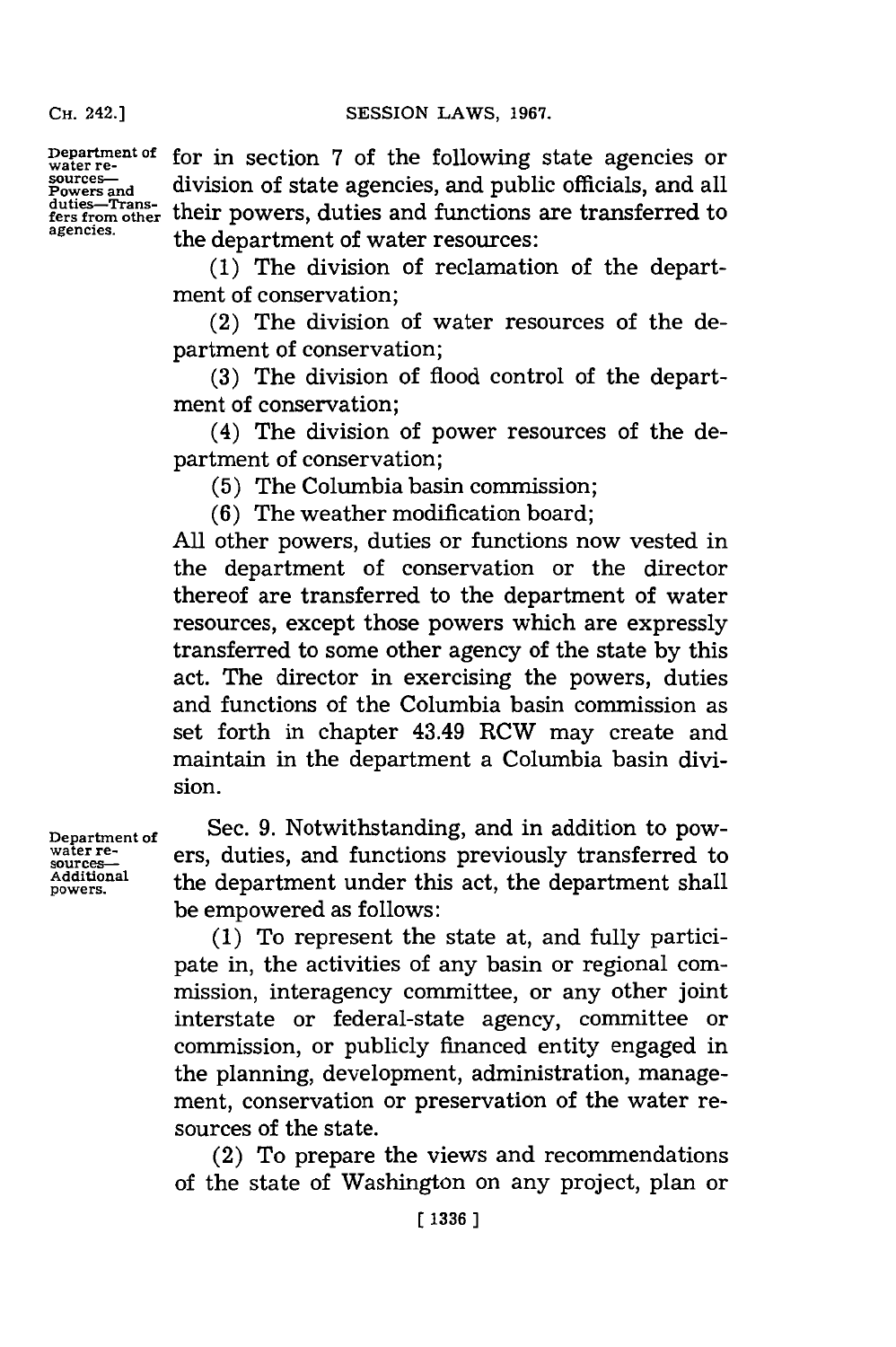program relating to the planning, development, administration, management, conservation and preservation of any waters located in or affecting the state of Washington, including any federal permit or license proposal, and appear on behalf of, and present views and recommendations of the state at any proceeding, negotiation or hearing conducted **by** the federal government, interstate agency, state or other agency.

**(3)** To cooperate with, assist, advise and coordinate plans with the federal govermnent and its officers and agencies, and serve as a state liaison agency with the federal government in matters relating to the use, conservation, preservation, quality, disposal or control of water and activities related thereto.

(4) To cooperate with appropriate agencies of the federal government and/or agencies of other states, to enter into contracts, and to make appropriate contributions to federal or interstate projects and programs and governmental bodies to carry out the provisions of this act.

**(5)** To apply for, accept, administer and expend grants, gifts and loans from the federal government or any other entity to carry out the purposes of this act and make contracts and do such other acts as are necessary insofar as they are not inconsistent with other provisions hereof.

**(6)** To develop and maintain a coordinated and comprehensive state water and water resources related development plan, and adopt, with regard to such plan, such policies as are necessary to insure that the waters of the state are used, conserved and preserved for the best interest of the state. There shall be included in the state plan a description of developmental objectives and a statement of the recommended means of accomplishing these objec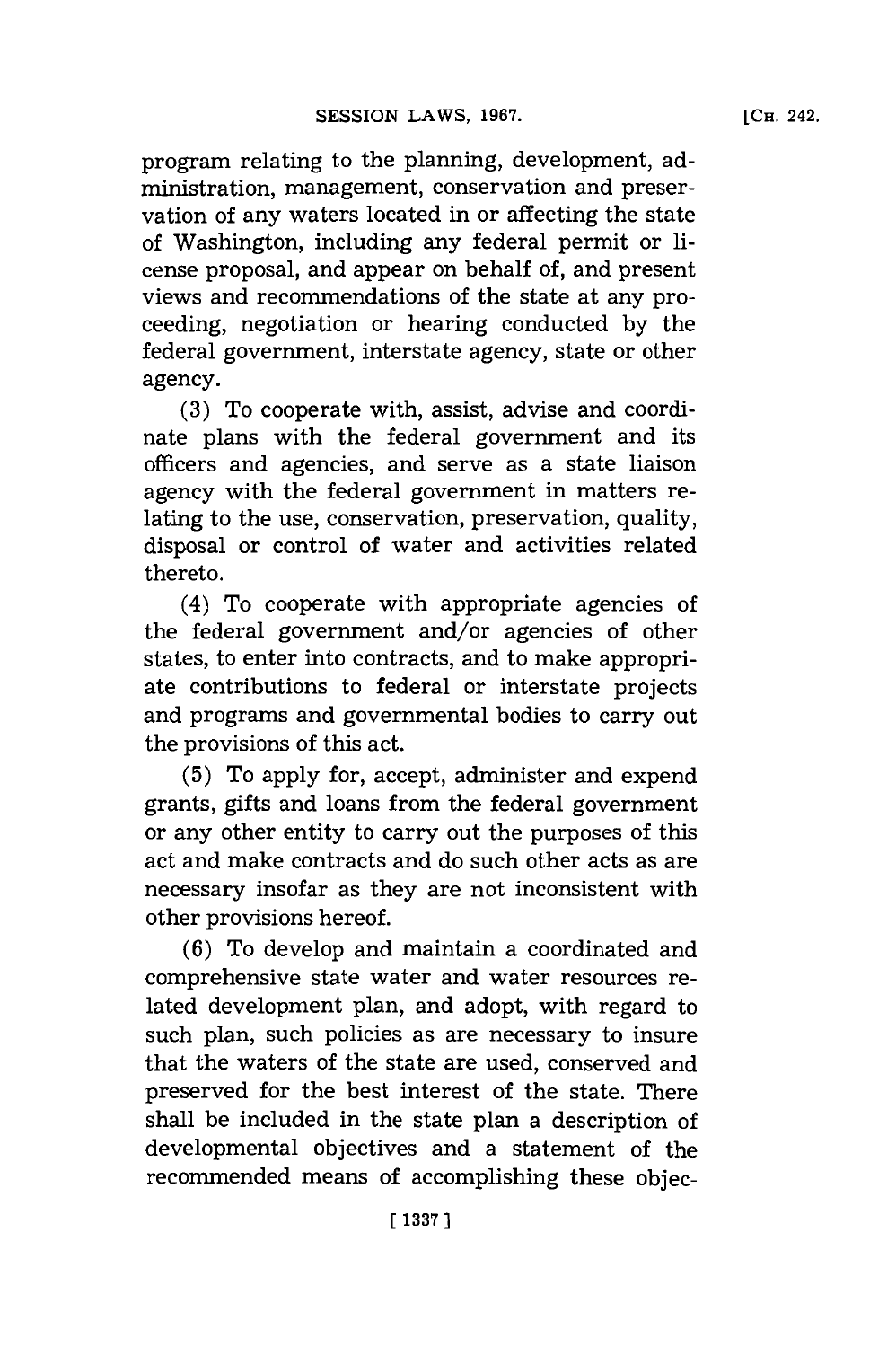**CH.** 242.]

**Department of**<br> **water re-**<br> **sources— Additional powers.**

tives. To the extent the director deems desirable, the plan shall integrate into the state plan, the plans, programs, reports, research and studies of other state agencies.

**(7)** To assemble and correlate information relating to water supply, power development, irrigation, watersheds, water use, future possibilities of water use and prospective demands for all purposes served through or affected **by** water resources development.

**(8)** To assemble and correlate state, local and federal laws, regulations, plans, programs and policies affecting the beneficial use, disposal, pollution, control or conservation of water, river basin development, flood prevention, parks, reservations, forests, wildlife refuges, drainage and sanitary systems, waste disposal, water works, watershed protection and development, soil conservation, power facilities and area and municipal water supply needs, and recommend suitable legislation or other action to the legislature, the congress of the United States, or any city, municipality, or to responsible state, local or federal executive departments or agencies.

**(9)** To cooperate with federal, state, regional, interstate and local public and private agencies in the making of plans for drainage, flood control, use, conservation, allocation and distribution of existing water supplies and the development of new water resource projects.

**(10)** To encourage, assist and advise regional, and city and municipal agencies, officials or bodies responsible for planning in relation to water aspects of their programs, and coordinate local water resources activities, programs, and plans.

**(11)** To promulgate such rules and regulations as are necessary to carry out the purposes of this act.

(12) To hold public hearings, and make such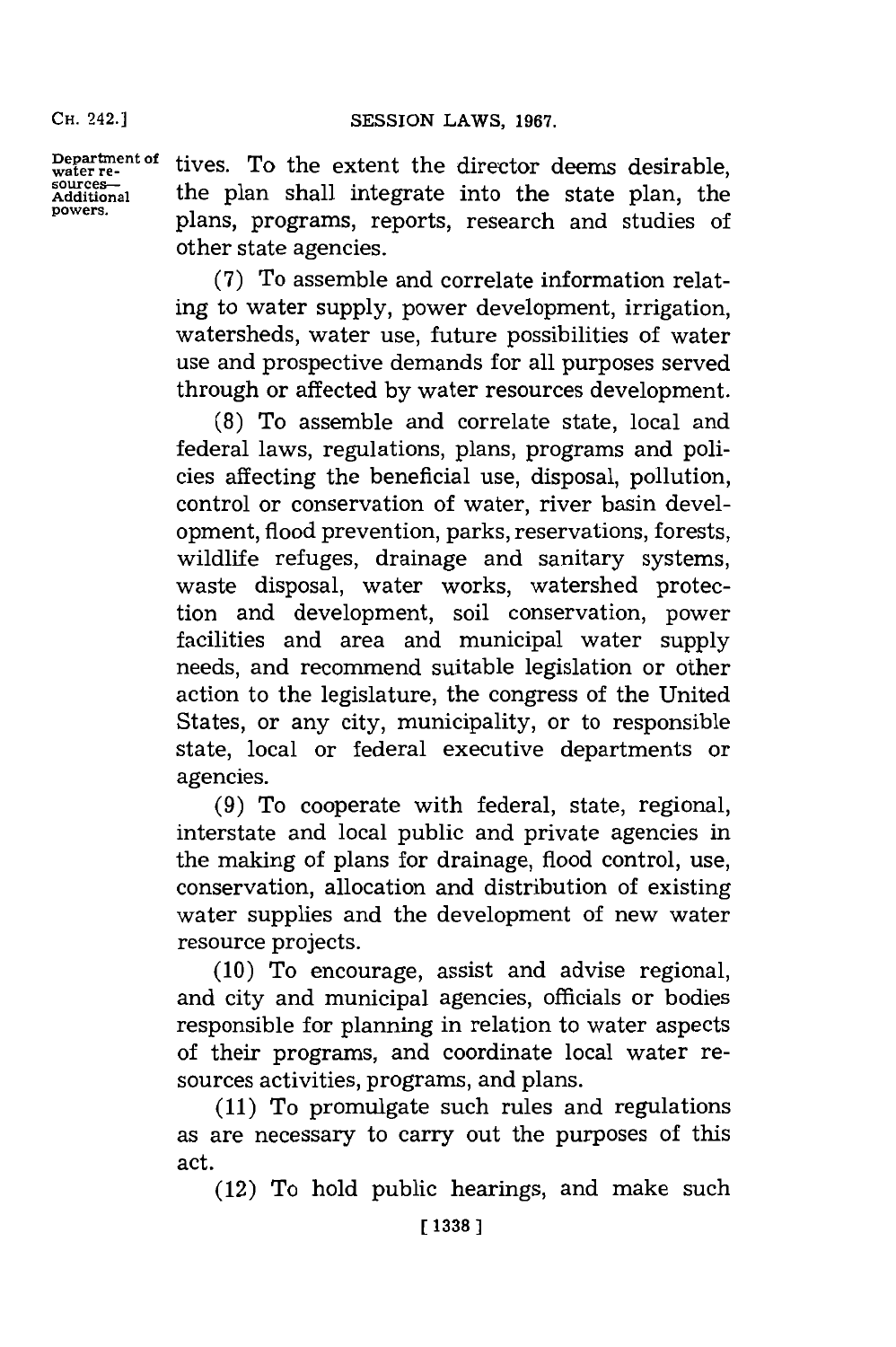investigations, studies and surveys as are necessary to carry out the purposes of the act.

**(13)** To subpoena witnesses, compel their attendance, administer oaths, take the testimony of any person under oath and require the production of any books or papers when the department deems such measures necessary in the exercise of its rule-making power or in determining whether or not any license, certificate, or permit shall be granted or extended.

Sec. 10. It shall be the duty of the members of puties of adthe advisory council to advise the director on each of the following subjects:

**(1)** Rules and regulations proposed for promulgation **by** the director pursuant to chapter 34.04 RCW;

(2) Proposed positions to be taken **by** the department on behalf of the state before interstate and federal agencies or federal legislative bodies on matters relating to or affecting the development, use, conservation or preservation of the water resources of the state;

**(3)** Any comprehensive water resources plan or policy proposed for adoption **by** the department as a state plan for water resources;

(4) Any legislation proposed **by** the department with regard to water resources and its management;

**(5)** Any other matters relating to the administration and management of water resources as requested **by** the director.

Sec. **11.** Each member of the council shall submit Sec. 11. Each member of the council shall submit  $_{\text{Advisory}}$ <br>to the director in writing his individual views  $_{\text{partment--Re-}}^{\text{count-in--Dec}}$ within such time as the director shall prescribe, and in performing its duties, the council may conduct such public hearings and make such investigations as it deems necessary. The director shall include in

**ports.**

**visory council.**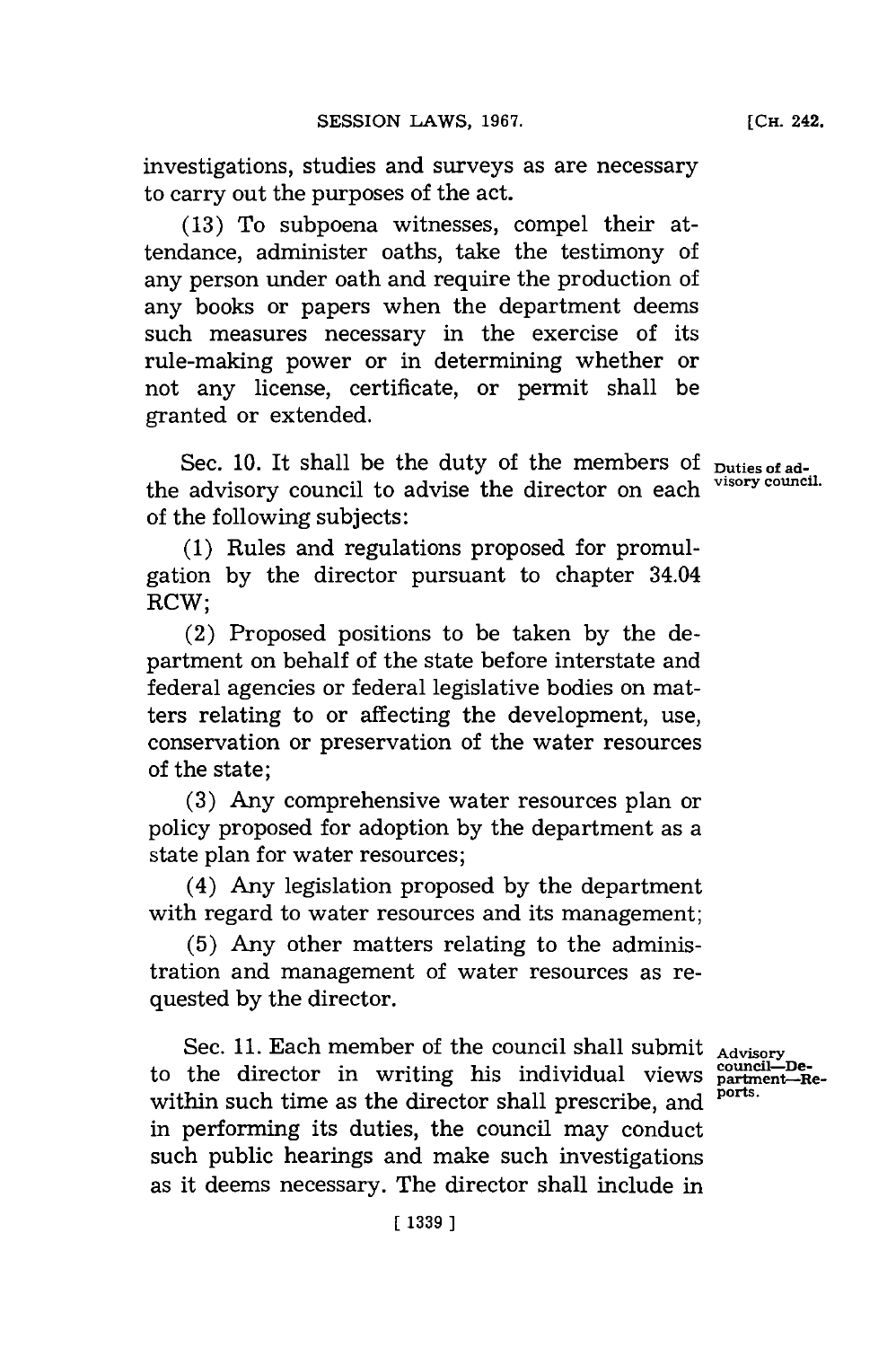## SESSION LAWS, 1967.

his annual report to the governor a summary of the advice rendered **by** the council.

**RCW 43.17.010** Sec. 12. Section 43.17.010, chapter **8,** Laws of **1965** amened. as amended **by** section 20, chapter **156,** Laws of **<sup>1965</sup>** and RCW 43.17.010 are each amended to read as **follows:**

**State depart-** There shall be departments of the state government which shall be known as (1) the department of public assistance, (2) the department of institutions, **(3)** the department of health, (4) the department of water resources, **(5)** the department of labor and industries, **(6)** the department of agriculture, **(7)** the department of fisheries, **(8)** the department of game, **(9)** the department of highways, **(10)** the department of motor vehicles, **(11)** the department of general administration and (12) the department of commerce and economic development, which shall be charged with the execution, enforcement, and administration of such laws, and invested with such powers and required to perform such duties, as the legislature may provide.

**NOTE: See also section 12, chapter 26, Laws of 1967 ex. sess.**

**RCW 43.17.020** Sec. **13.** Section 43.17.020, chapter **8,** Laws of **1965** amened. as amended **by** section 21, chapter **156,** Laws of **<sup>1965</sup>** and RCW 43.17.020 are each amended to read as **follows:**

Chief execu-<br>tive officers of dependencent to be lengthene as (1). The dinaston of tive officers of department to be known as: (1) The director of public assistance, (2) the director of institutions, **(3)** the director of health, (4) the director of water resources, **(5)** the director of labor and industries, **(6)** the director of agriculture, **(7)** the director of fisheries, **(8)** the director of game, **(9)** the director of highways, **(10)** the director of motor vehicles, **(11)** the director of general administration and (12) the director of commerce and economic development.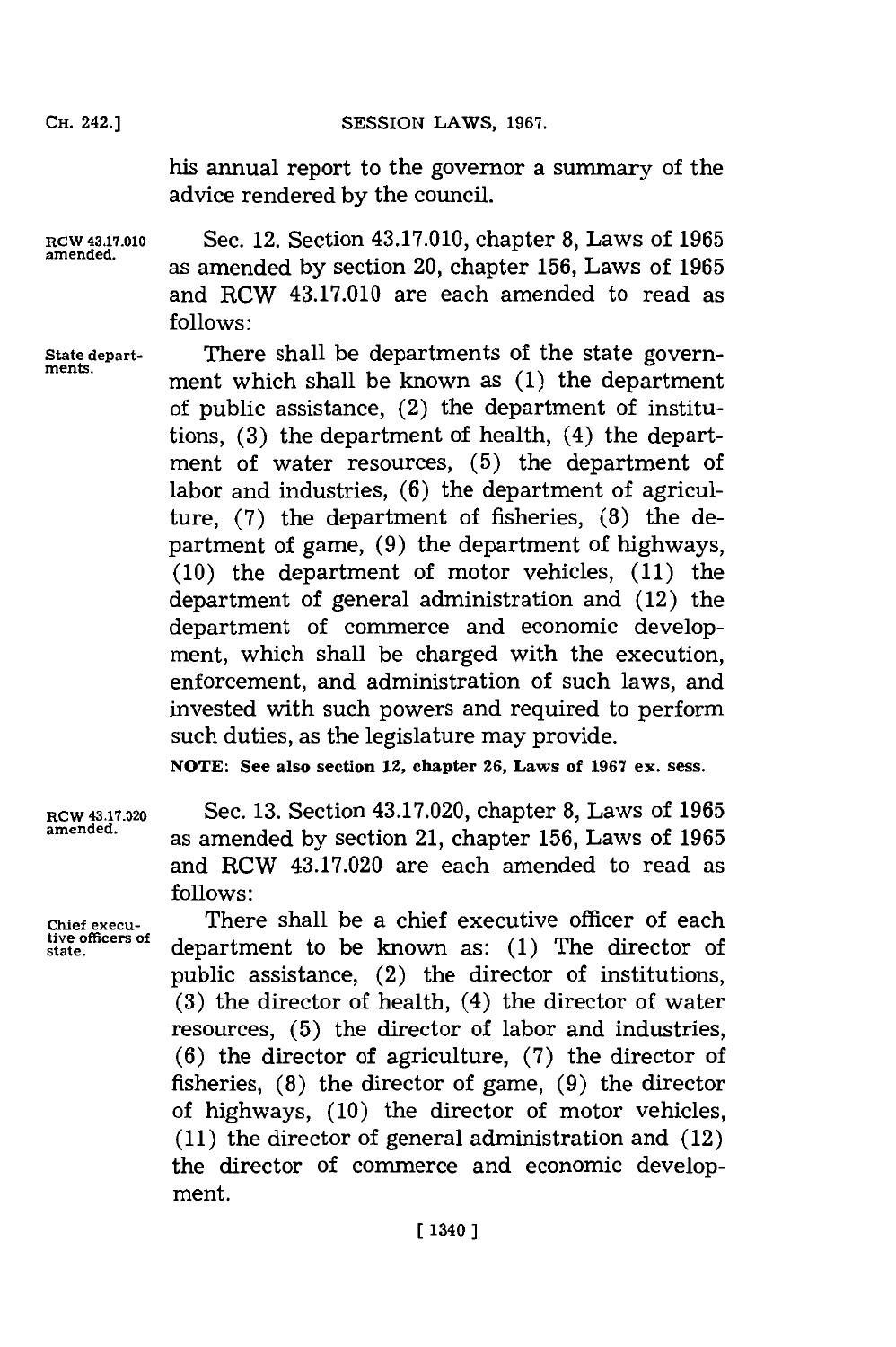Such officers, except the director of highways and the director of game, shall be appointed **by** the governor, with the consent of the senate, and hold office at the pleasure of the governor. If a vacancy occurs while the senate is not in session, the governor shall make a temporary appointment until the next meeting of the senate, when he shall present to that body his nomination for the office. The director of highways shall be appointed **by** the state highway commission, and the director of game shall be appointed **by** the game commission.

**NOTE: See also section 13, chapter 26, Laws of 1967 ex. sess.**

Sec. 14. The department of natural resources Natural reshall exercise the powers, duties, and functions of cise of mining the director of the department of conservation with  $\frac{d}{dp}$ respect to mining powers, duties, and functions as set forth in RCW 43.21.060, 43.21.070, 43.21.080, and 43.21.090, and Title **78,** and such powers, duties, and functions are hereby transferred to the department of natural resources.

Sec. 15. The department of natural resources Natural resources exer-<br>shall exercise the powers, duties, and functions of cise of mining<br>geology the director of the department of conservation with powers. respect to the powers, duties, and functions concerning geology as set forth in RCW 43.21.050 and Title 43.92, and such powers, duties, and functions are hereby transferred to the department of natural resources: *Provided,* That nothing in this section shall be construed to prohibit the department of water resources from making complete inventories of the state's water resources and entering into such agreements with the director of the United States geological survey as will insure that investigations and surveys are carried on in an economical manner.

Sec. **16.** On July **1, 1967,** all reports, documents, surveys, books, records, files, papers, or other writing; all cabinets, furniture, office equipment, motor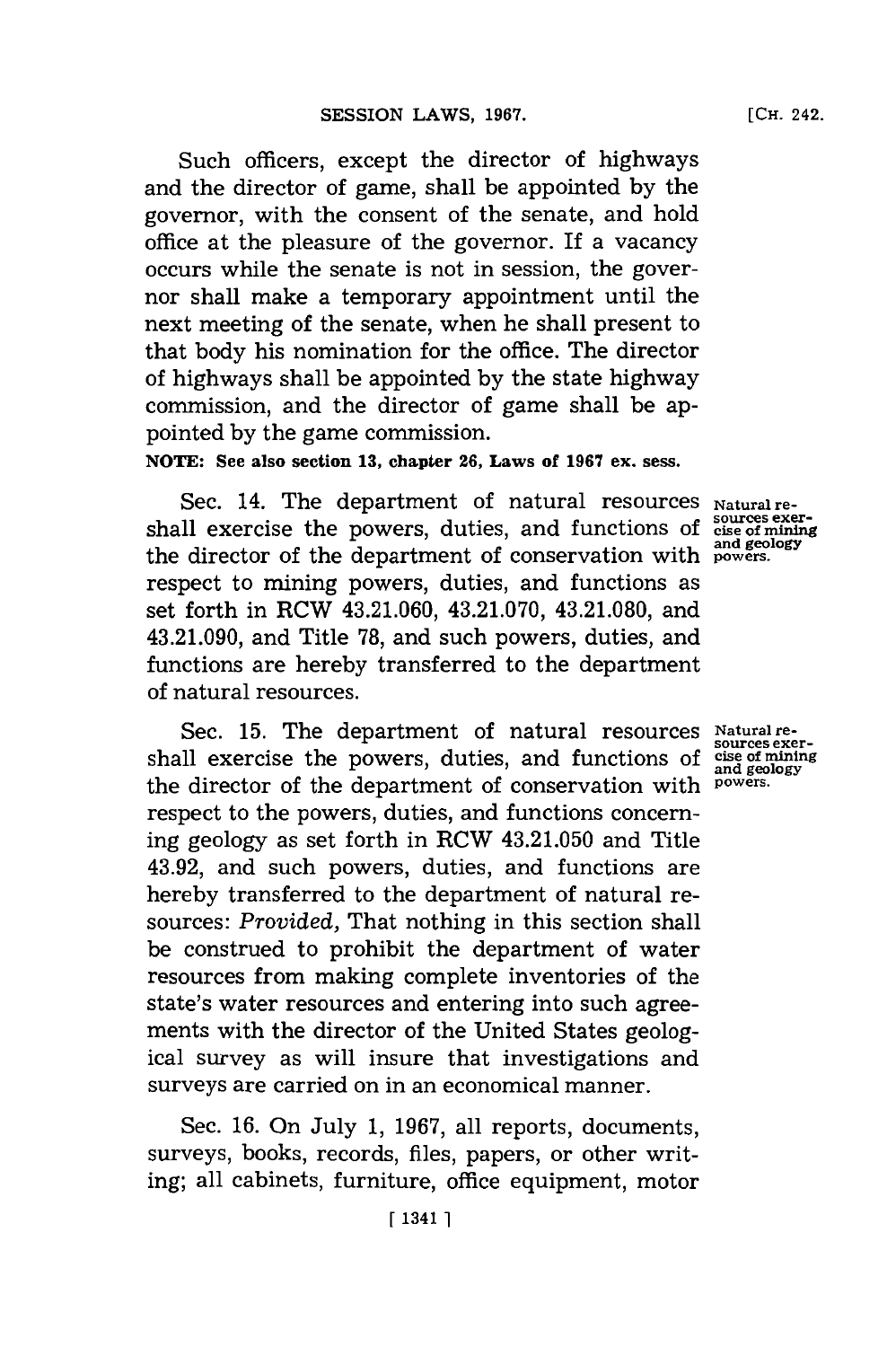Transfer of re- ports, equip- ment. etc. of department of conservation.

vehicles and other tangible property, and all funds heretofore in possession or control, used or held in the exercise of the powers and the performance of the powers, duties, and functions transferred herein, of the department of conservation shall hereafter be in the custody of the department of water resources or the department of natural resources as appropriate. On July **1, 1967,** all personnel of the department of conservation are transferred to the department of water resources or the department of natural resources. **All** such employees so transferred shall continue to be governed **by** the provisions of chapter 41.06 RCW without any loss of rights granted therein: *Provided,* That employees with six months' continuous service in exempt positions immediately prior to the effective date of this act, transferred into classified positions as a result of this act, shall receive permanent status in such positions on the effective date of this act; otherwise such employees shall be required to serve six months' probationary period from the effective date of this act.

Transfer **of ap- propriations.**

Sec. **17.** The appropriations made to the agencies abolished **by** this act shall be transferred to and made available to the department. Appropriations for the exercise of powers, duties, and functions transferred from agencies that are not abolished **by** this act shall be transferred to and made available to the appropriate agency in accordance with the provisions of section **18** of this act.

**Apportionment of appropria- tions.**

Sec. **18.** The transfer of equipment, funds, and appropriations from agencies that are not abolished **by** this **1967** amendatory act, shall be accomplished **by** apportionments among the several agencies based upon the size and nature of the functions to be transferred and the feasibility of segregating such equipment to the various functions. The director of the budget shall certify such apportionments